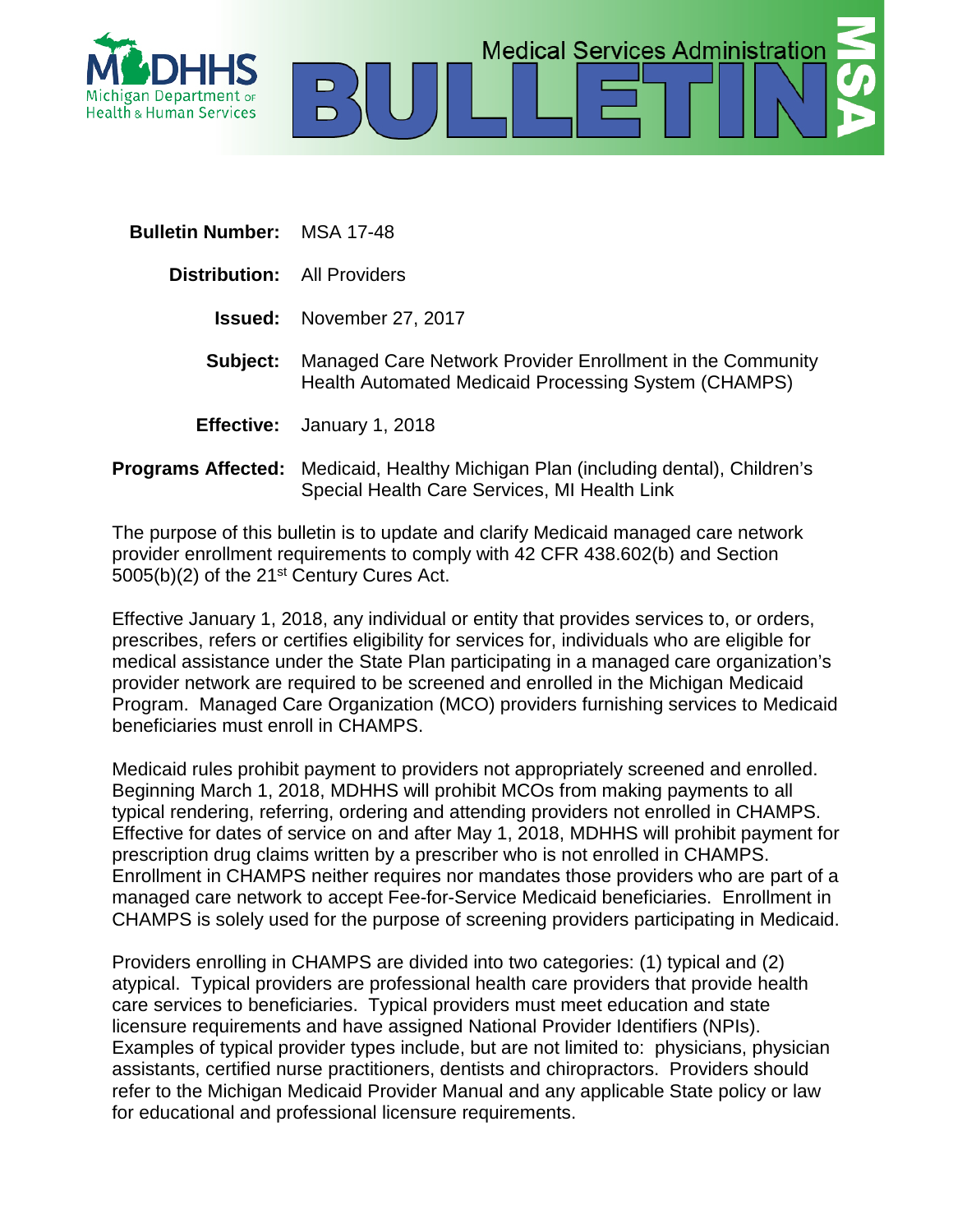Atypical providers provide support services for beneficiaries. These providers generally do not have professional licensure requirements, and may not have an NPI.

If a provider type is currently unavailable as an option in CHAMPS, it does not mean the provider is not required to enroll, only that the provider type is not currently being accepted for enrollment in CHAMPS. CHAMPS continues to be updated to accept additional provider types for enrollment. The Michigan Department of Health and Human Services (MDHHS) will release future updates as additional provider types become available in CHAMPS.

Providers requiring additional information or assistance enrolling in CHAMPS may call the Provider Support Help Line or visit any of the MDHHS provider websites listed below under the Resources section of this bulletin.

## **Resources**

Provider Support Help Line

- Typical Providers: 1-800-292-2550
- Atypical Providers: 1-800-979-4662

Provider General Information: [www.michigan.gov/medicaidproviders](http://www.michigan.gov/medicaidproviders)

Provider Enrollment General Information: [www.michigan.gov/medicaidproviders](http://www.michigan.gov/medicaidproviders) >> Provider Enrollment

CHAMPS Provider Enrollment: https://milogintp.michigan.gov

Medicaid Provider Manual: [www.michigan.gov/medicaidproviders](http://www.michigan.gov/medicaidproviders) >> Policy, Letters & Forms

## **Public Comment**

The public comment portion of the policy promulgation process is being conducted concurrently with the implementation of the change noted in this bulletin. Any interested party wishing to comment on the change may do so by submitting comments in writing to:

> Attn: Sharene Johnson MDHHS/MSA PO Box 30479 Lansing, Michigan 48909-7979 Or E-mail: [JohnsonS14@michigan.gov](mailto:JohnsonS14@michigan.gov)